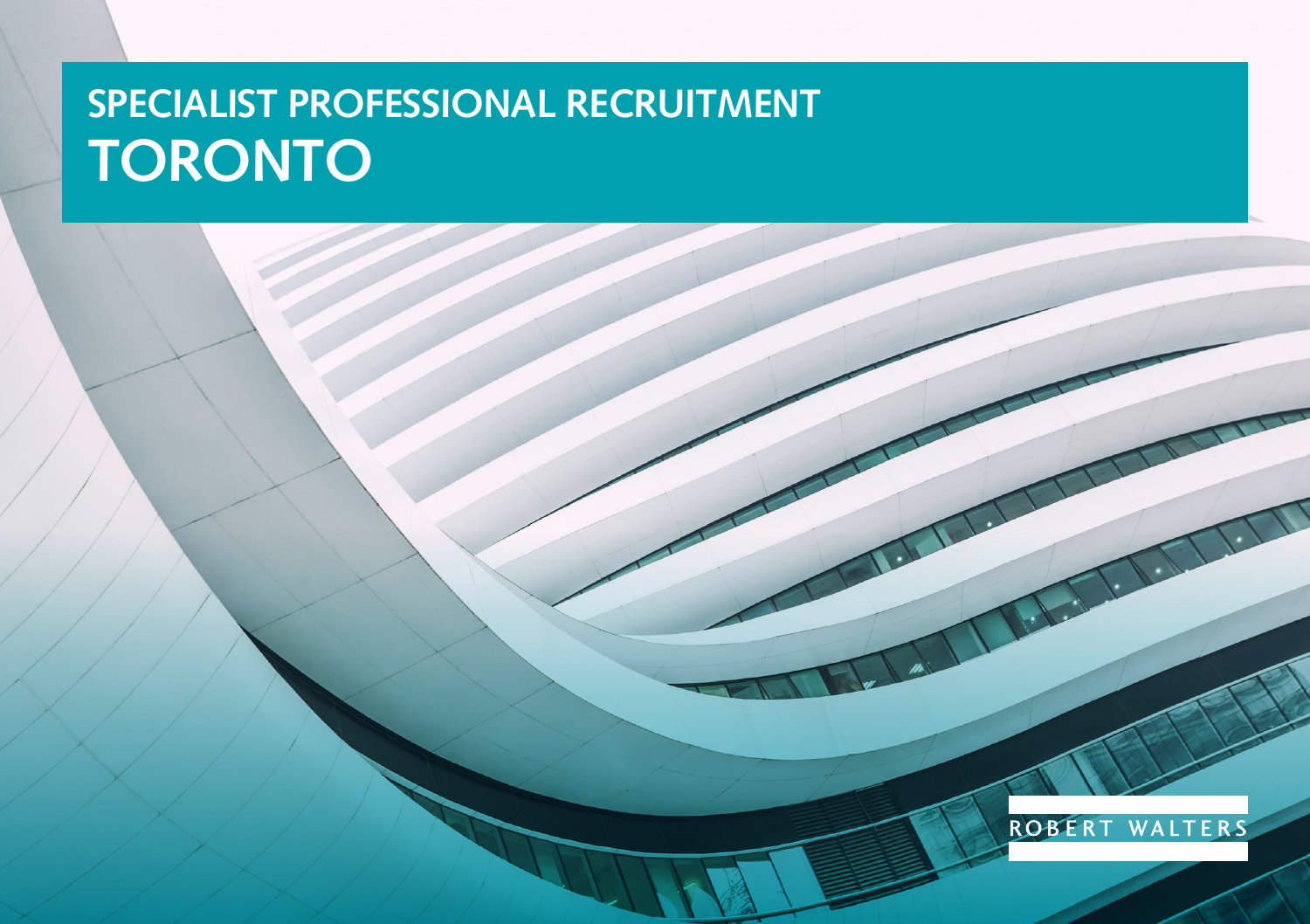### **TORONTO LOCAL KNOWLEDGE, GLOBAL EXPERTISE**

Robert Walters Toronto specializes in the recruitment of Accounting, Finance & Operations and Legal & Compliance professionals for in-house opportunities across all sectors of financial services and commerce & industry. Our client base ranges from small privately owned businesses to publicly listed multinational companies.

Our global reach and unique specialist approach to recruitment means that we can provide clients and candidates with long term, meaningful recruitment relationships. Our team of specialist recruiters bring a strong track record of performance in the local market coupled with experience gained in some of the world's largest and most competitive recruitment markets. We are able tailor our recruitment services to deliver the best outcomes for clients and candidates in a personalized and professional manner.



#### Martin Fox

Managing Director – Canada T: +1 647 288 2438 E: martin.fox@robertwalters.com

toronto@robertwalters.com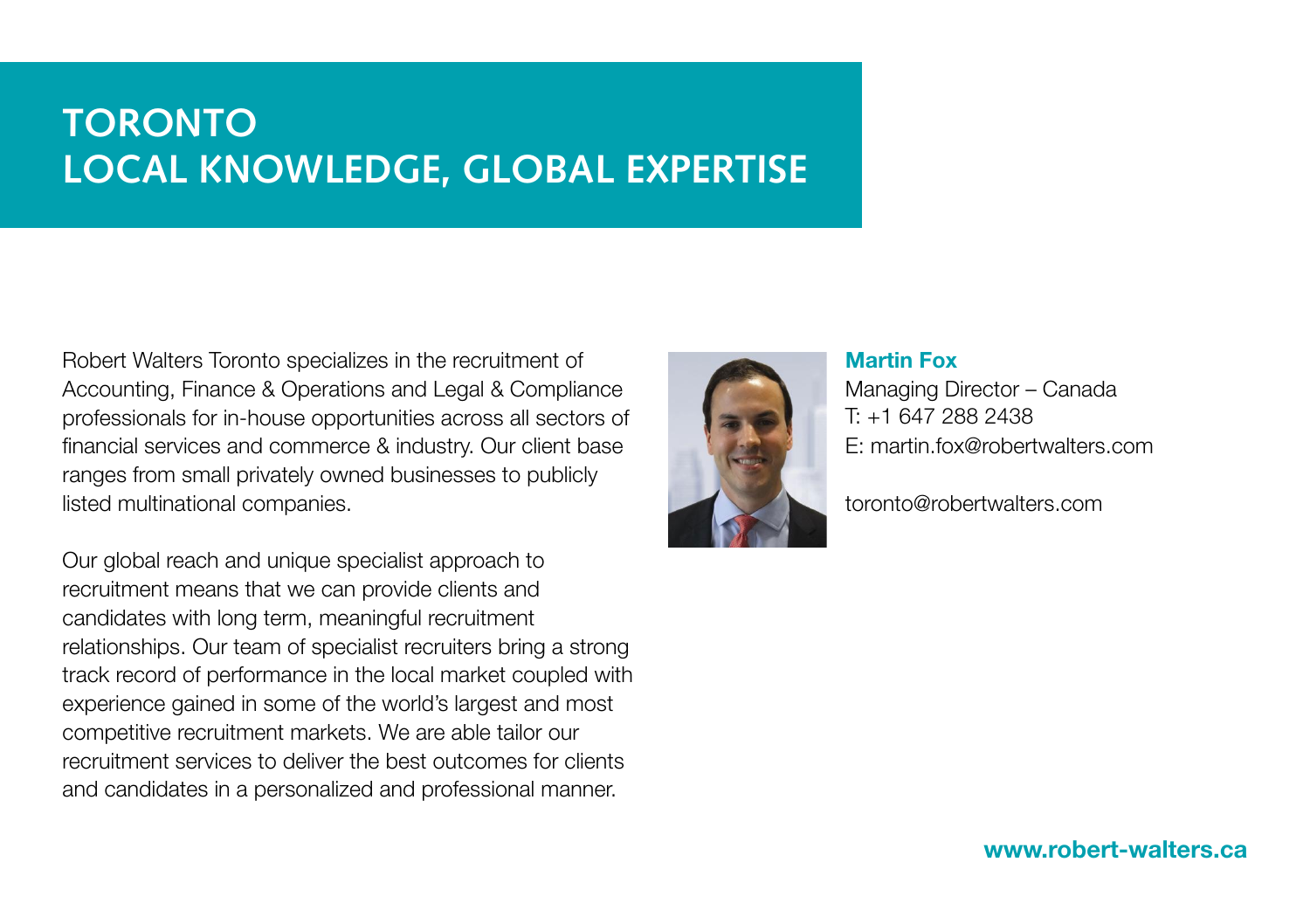



**LEGAL**



#### **ACCOUNTING & FINANCE**

Source designated CPAs for roles from Senior Financial Analyst to CFO across:

- Financial Control/Reporting/ FP&A
- Internal Audit
- Tax
- Treasury
- Corporate Development/ **Strategy**

#### **OPERATIONS**

Source operations professionals from Senior Analyst to COO across:

#### Source qualified lawyers from 3 years post call to Partner level for the following roles:

### **COMPLIANCE**

Source compliance professionals from Manager to CCO across:

- Business Operations
- Client Services
- Fund Controlling/Accounting
- Portfolio Administration
- Trade Support
- Reconciliations
- Chief Legal Officer
- General Counsel
- Senior Legal Counsel
- Legal Counsel
- Regulatory Compliance
- Control Room
- Product Advisory
- Risk Reviews & Monitoring
- Surveillance
- AML
- KYC
- Anti-Bribery & Corruption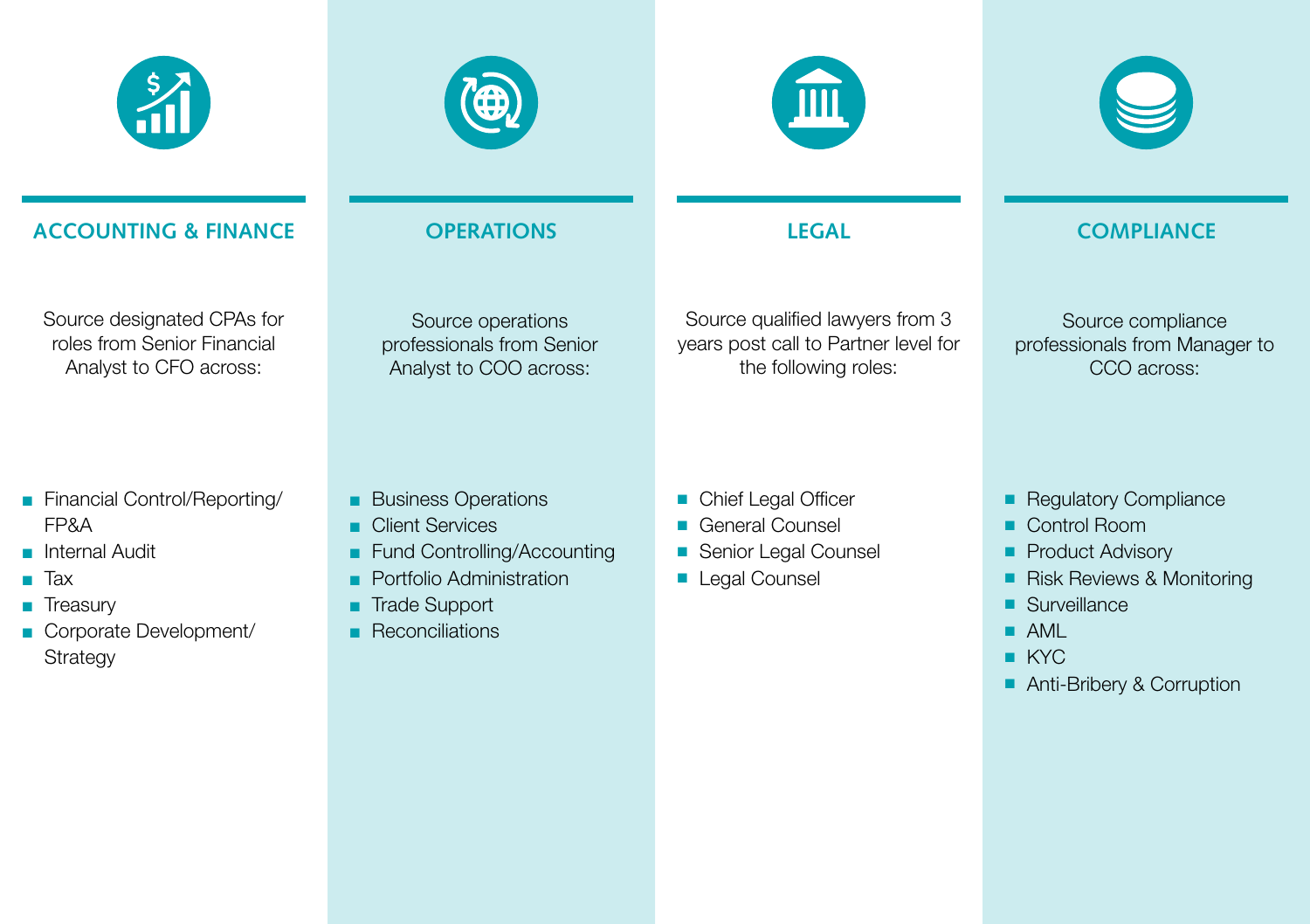## **ABOUT ROBERT WALTERS**

Established in 1985, Robert Walters is one of the world's leading specialist professional recruitment consultancies with a global network of offices spanning five continents.

For over 35 years, businesses across the globe have relied on us to find the very best specialist professionals and we are trusted to help build the careers of the world's leading executives, job move after job move.

It's a success story we're proud of and one that's built on the strength and passion of our people. As the business continues to expand, we operate with the same commitment to service and quality.

Every candidate is treated as an individual with a focus on advising and consulting. It means we continually have the best candidates on the market to offer our clients.